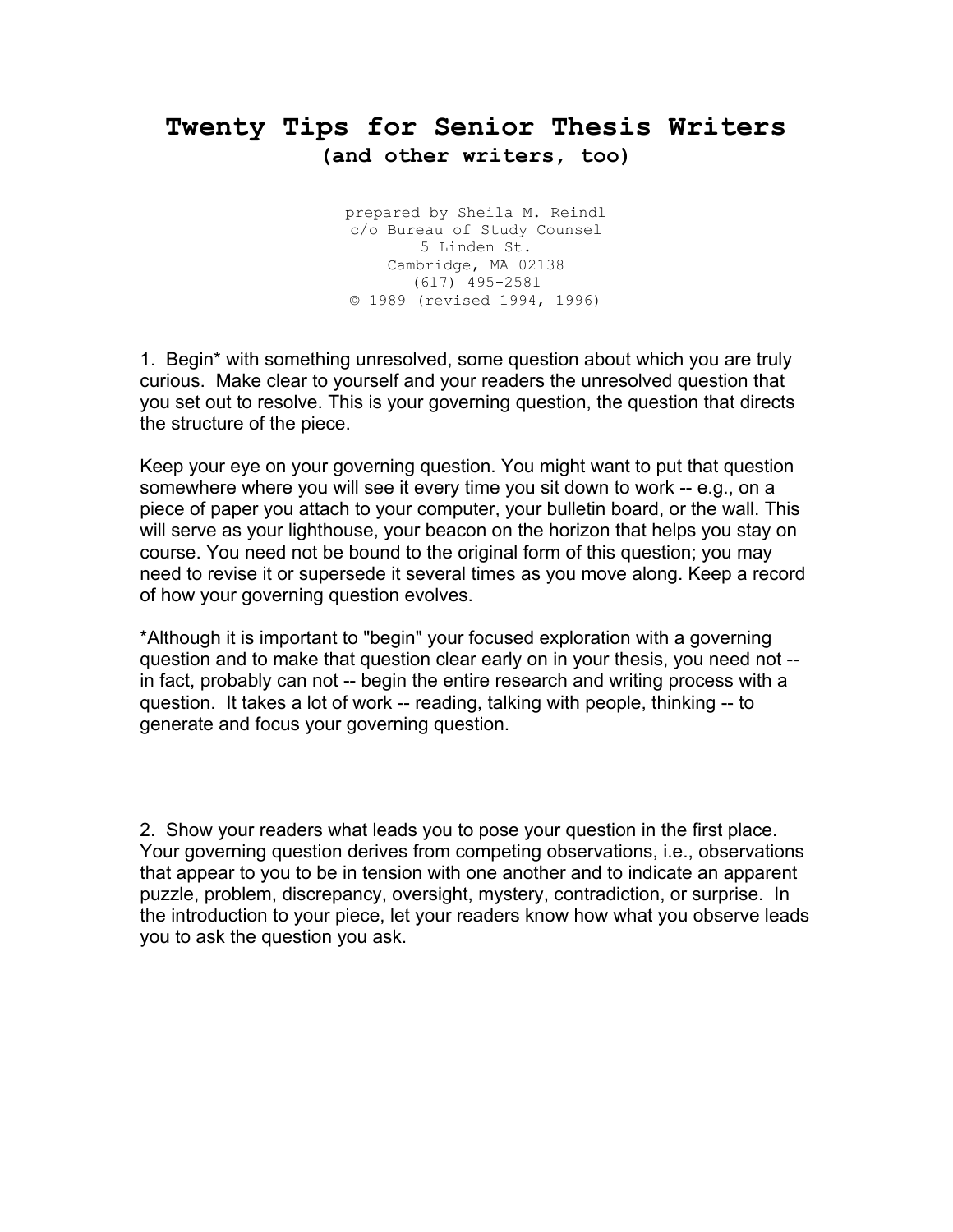3. Identify your subordinate questions. Just as the thesis as a whole is a response to a governing question, each chapter, each section, and each paragraph of the thesis is a response to a subordinate question. Subordinate questions are the questions you will need to address or resolve on the way to addressing your governing question.

Make clear to yourself and your readers the subordinate questions to which each chapter is a response. When you are having difficulty developing an idea or structuring your piece, make a question outline, i.e., an outline in the form of questions. Write out the questions to which each paragraph is a response; questions tend to beget more questions and to form a natural pecking order and nesting order.

4. Freewrite. Write brief, uncensored pieces to loosen your mind (like stretches before running) and to let yourself follow the playful, associative, non-linear logic of your mind. Often we don't follow that associative logic very far because we dismiss it early on as entirely illogical and useless. While it is true that in our final product ideas need to be in the form of linear logic so that others can follow our thinking, we need to draw upon our associative logic in the creative process. Associative logic is the logic of dreams, of those times when our mind is free to wander (e.g., just before we fall asleep, in the shower, while we're driving), and of those generative, free-flowing conversations that lead us seemingly -- yet not entirely – far afield from where we started. If we follow our mind's wanderings and associations far enough, they often lead to something creative and useful. Freewriting -- without thinking about whether what we are saying is elegant or grammatical or concise or logical -- promotes the generation of ideas and of creative connections between ideas. Think of freewriting as soil, not seed. Soil is the muck that nurtures a germinating idea rather than the perfect seeds that become the actual sentences and paragraphs of the final product.

5. Do focused, or prompted, freewriting. Sometimes freewriting works better with a focus and/or a running start. Consider using the following questions and sentence stems as prompts for your freewriting. Complete the sentence and continue writing from there.

 1. When I started this course/paper/project, the thing that really interested me was . . .

2. What makes it hard to engage with what I'm doing is that . . . .

3. Of all the stuff I'm doing these days, what really interests me is . . .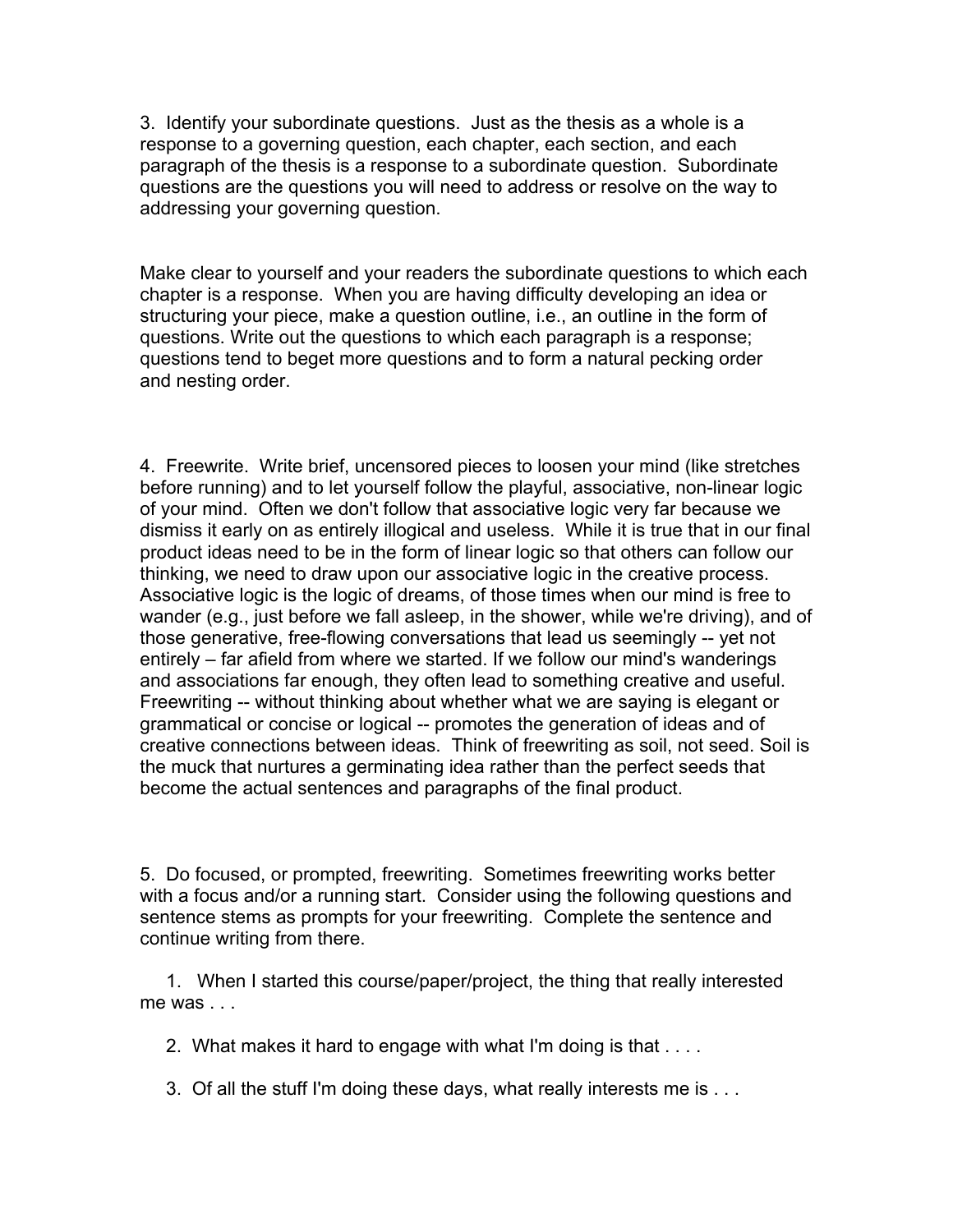- 4. The questions I find myself thinking about these days are questions  $like...$
- 5. If I had to put my paper into the form of a single question, it would be . . .
- 6. The observations I make that lead me to pose that question are . . .
- 7. I want to know . . .
- 8. I want to figure out how . . .
- 9. I have a hunch that . . .
- 10. I wish I could say in my paper that . . .
- 11. I doubt I can say in my paper that ...
- 12. If things were as neat and tidy as I'd like them to be, . . .
- 13. I'm stuck. I'm stuck because I can't figure out . . .
- 14. [A letter to a friend or to your reader] Dear Fig. I'm trying to write this piece about And do you know what? . . .
- 15. What stands out to me about all the stuff I've been reading is this idea that  $\ldots$
- 16. Dialogue between me and the experts (this exercise comes from writing teacher Eileen Farrell):

This author/professor/theorist/expert says . . .

And/but I say . . .

He or she also says . . .

And/but I say . . .

- 17. What I've been reading makes me wonder . . .
- 18. I'm learning that . . .
- 19. What makes my question hard to reckon with or difficult to resolve is . . .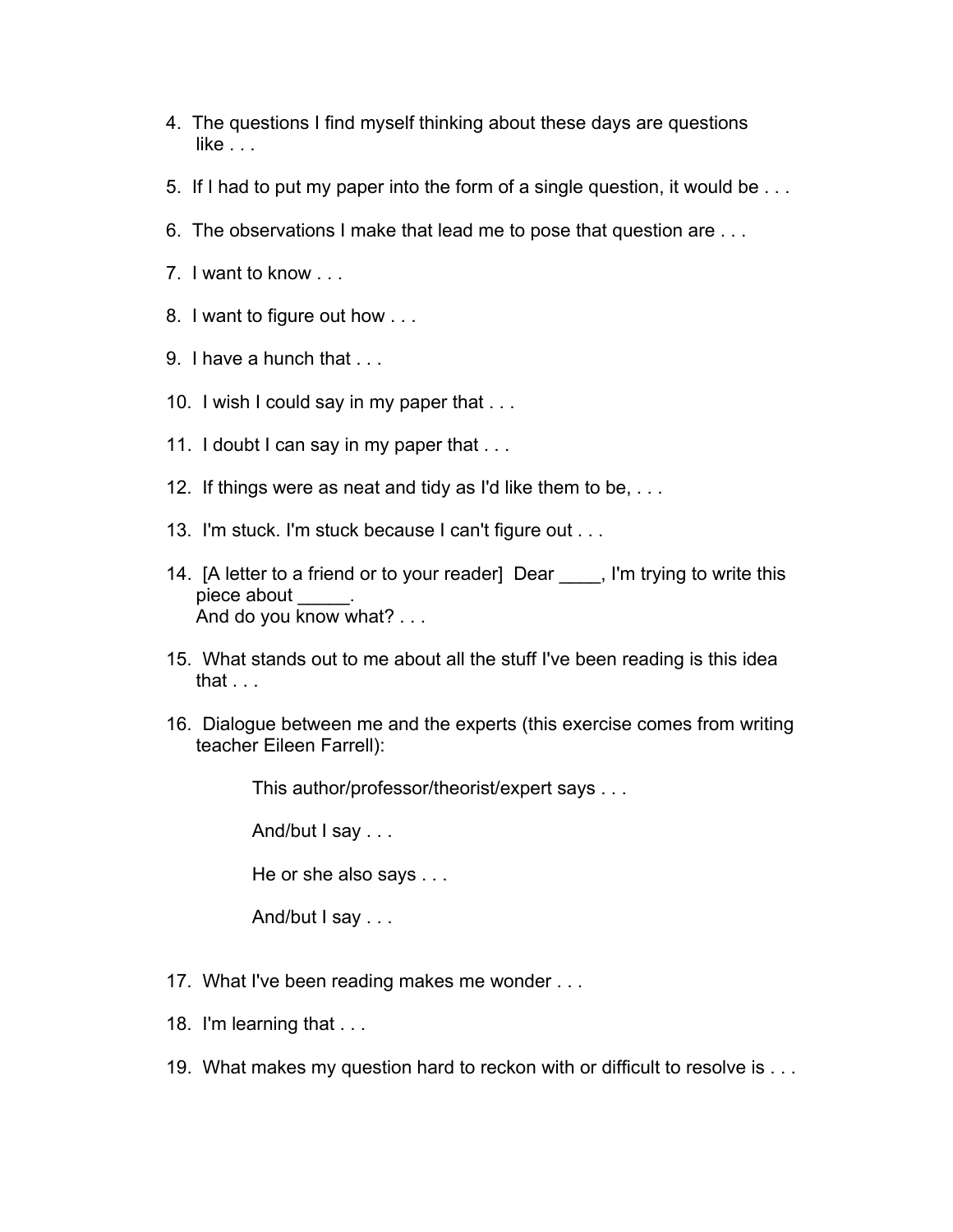- 20. One way in which I could attempt to reckon with those difficulties is . . .
- 21. If I could say what I really want to say, . . .
- 22. If I could approach this project in the way I really want to, . . .
- 23. If I could write about the question that really interests me, . . .

6. Work in 15-minute stretches. We tend to approach big jobs by thinking we need big amounts of time. We say to ourselves, "I need to write this paper. It's 1:00 now. I'm free until dinner at 6:00. That's five hours. I should get a lot done." But in fact, we barely make a dent. We brush our teeth, do our laundry, water our plants, pay a few bills, straighten our room, make a list of errands, hang out with our friends, chat on the phone. But we spend very little time on task (the task of writing). That's because few of us can work for five solid hours on one thing, especially something as difficult and anxiety-provoking as writing.

Especially if you are having difficulty getting started or staying with writing, try to work for very small stretches of time. Most of us can do anything for fifteen minutes. Work for fifteen, break for five is not a bad guideline. You may be surprised at how much you can get done in fifteen focused minutes. It is much better to work for fifteen minutes and get something done, however small, than to keep thinking for five hours that you should be working and be so daunted or scared that you get nothing done and then feel discouraged, demoralized, and guilty.

7. Employ the SOS strategy: specific, observable steps. (The phrase "specific, observable steps" comes from Jane Burka and Lenora Yuen, authors of Procrastination: Why You Do It, What To Do about It.) Think in terms of specific, fifteen-minute tasks that you can picture yourself doing and completing. "I am going to take fifteen minutes to write down a list of a questions that my thesis will need to address"; "I am going to take an inventory of all the things I can say, all the things I wish I could say but don't know if I have the evidence to support, and all of the hunches I have"; and "I am going to write a memo to myself about what makes my question a hard one to answer" are examples of such tasks. "I'm going to work on my thesis for five hours between lunch and dinner" is an example of a plan that is neither specific nor observable: with such a vague intention, there is nothing specific you can picture yourself starting, doing, and finishing.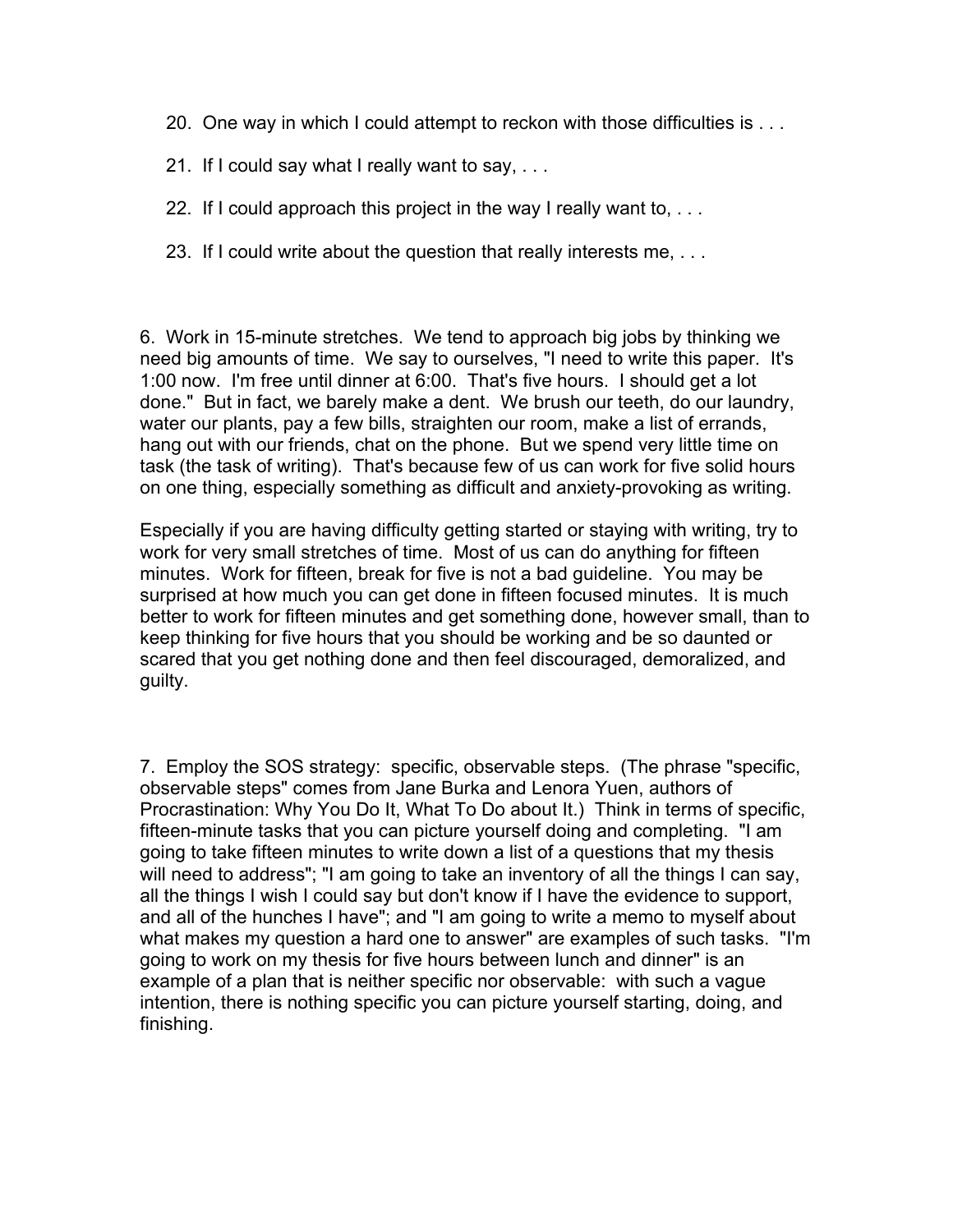8. Use the So/And Even So Exercise. Whenever you find yourself saying "I have only fifteen minutes, so I can't do anything productive," try saying, "I have only fifteen minutes, and even so . . . I could make a phone call/jot a few notes about what questions I might address in this paper/skim the beginning and end of this chapter to identify the question the writer's addressing."

The So/And Even So Exercise can also work when you are feeling tired, sad, lonely, scared, discouraged, overwhelmed. It is my version of an exercise that comes from a friend who used to coach beginning adult runners. He told them they didn't need to run every scheduled running day but that they just needed to suit up -- put on their running clothes and running shoes -- every running day. If they said to themselves, "I'm tired/busy/sad/lonely/, so I can't run today," he asked them to say, "I'm tired/busy/sad/lonely, and even so, I could suit up." The idea is that if you put yourself in a position to work, you often find that you can -- and even want to -- do some work.

When you find yourself saying things like "I'm sleepy, so I can't work on this"; "I haven't called my best friend in a week, so I can't work on this"; "I have rehearsal in half an hour, so I can't work on this"; "I really want to see a movie, so I can't work on this"; "I'm scared I'm going to fail, so I can't work on this," try replacing the "so" with "and even so": " . . . and even so, I could work for fifteen minutes on tracing the line of thinking that leads me to pose my questions"; "I could brainstorm for fifteen minutes about questions I might want to address in my paper"; "I could skim this chapter to see if I can get the governing question that the writer sets out to address"; "I could read for fifteen minutes to see how this author defines this tricky term."

9. Save often. Just as you need to save often when you're working on a computer, you need to save often (in your brain) when you're reading and studying. The way to save your thoughts is to jot them down. Otherwise your ideas may get deleted, especially if you have a power surge (get caught up in another idea) or a crash (fall asleep). (Interestingly, the Macintosh Users' Guide makes this save-frequently analogy in the other direction. A section called "Save Your Work," reads, "Since work that exists only in memory is lost when you shut down the computer, you need to save your work so you can come back to it later. If you don't save your work, it disappears -- like thoughts that are lost unless you write them down.")

Believe that some notes are better than no notes. As you read or listen, jot down even brief notes about what is standing out to you, puzzling you, or bothering you. These need not be extensive or grammatically correct or stylistically elegant notes. Their purpose is two-fold: to help you do something active with the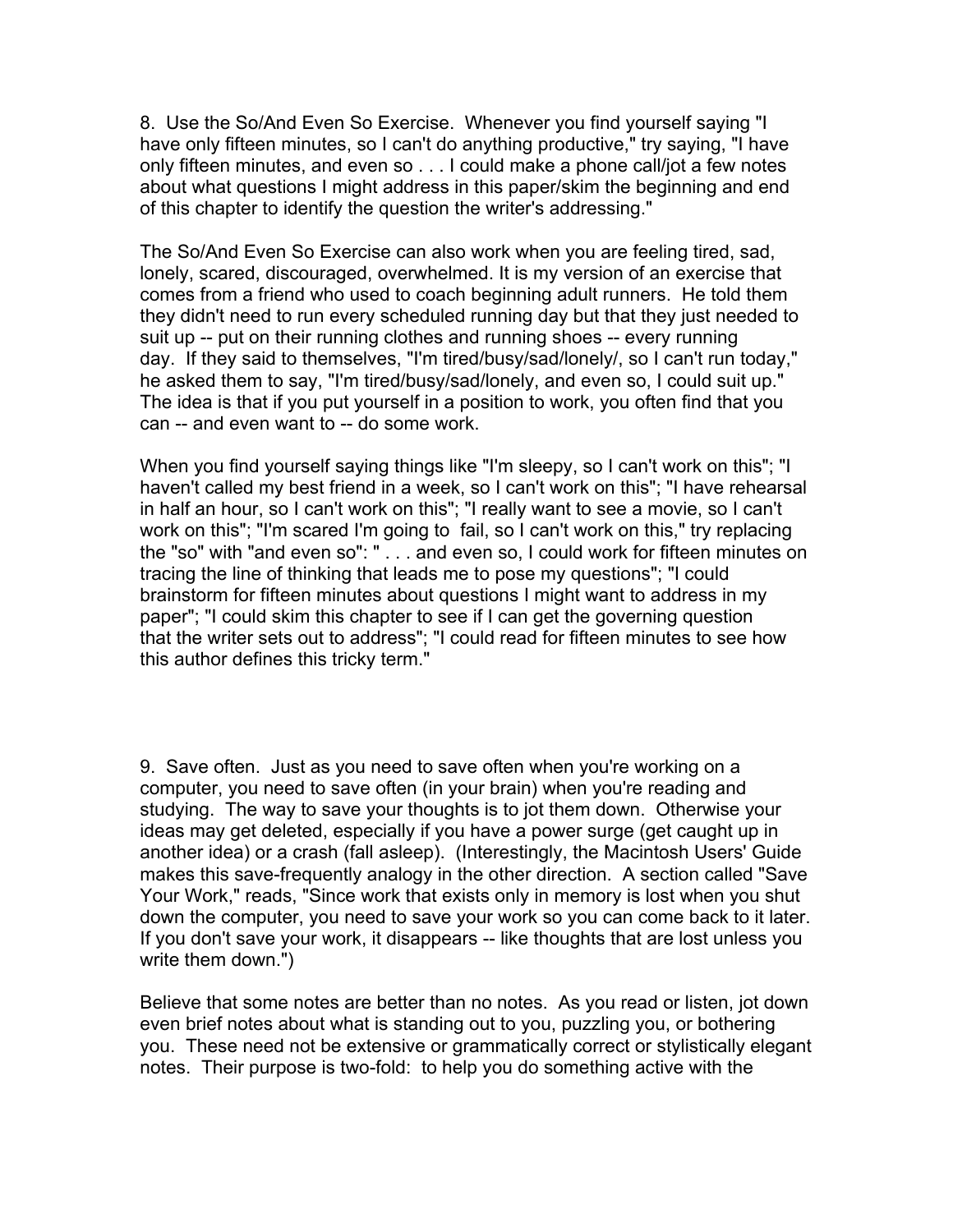material to make it your own and to leave you with enough of a record of your reading and thinking that you can recall it later.

Write notes to yourself. One way of saving often is to keep a thesis journal or memos folder on your computer. Use your thesis journal or memos folder for freewriting (prompted or unprompted) (see #5 and #6 above). Also use your journal or folder to write your notes in the form of brief memos to yourself about your latest response to, or further questions about, or musings on a particular question. If your word-processing program allows you to keep two windows open, keep a memo window open whenever you are writing at your computer (no matter what you're working on). This double-window approach allows you to catch those fleeting thoughts that fly through your mind in the middle of whatever else you're doing.

Create two thesis journals or folders: one on your computer (i.e., a folder for memos -- see above) as well as one for hand-written entries (i.e., a notebook, big envelope, manila folder, or big piece of paper on the wall) to record thesis thoughts that come to you in moments when you're not at the computer. Great ideas don't always come at appropriate or convenient times, so you have to log them in as they arrive. You may do some of your most creative thinking in the spaces in between your official work sessions and end up jotting some of your best ideas on cocktail napkins, the backs of old envelopes, scraps of paper, and receipts. Just make sure you have once place or "bin" where you keep them all together. Some people keep one such bin for the introduction, another for the conclusion, one for each chapter, and one miscellaneous file for what writing teacher Larry Weinstein calls "gems without a setting."

10. Let your reader in on your reasoning, your thinking, your understanding. Let your reader know what you want him or her to take away from or learn from a chapter and from your thesis as a whole. Don't just present data. Show your reader how you want him or her to make sense of the data, what you want him or her to see as meaningful about all that data. Show your reader the inferences you make, the things you see as you read between the lines.

11. Make a point. Many senior thesis writers tend to rely on summarizing, describing, narrating, and categorizing and never get around to making a point. While an elegant and clarifying summary, or a careful and sensitive description, or a well-chosen and illustrative narrative, or a new and intriguing categorization may be a contribution to your field, chances are you will be expected to develop some sort of argument or point, that is, to use your summary, description, narrative, or categorization in the service of an analytic response to some unresolved question or problem. If you find yourself relying on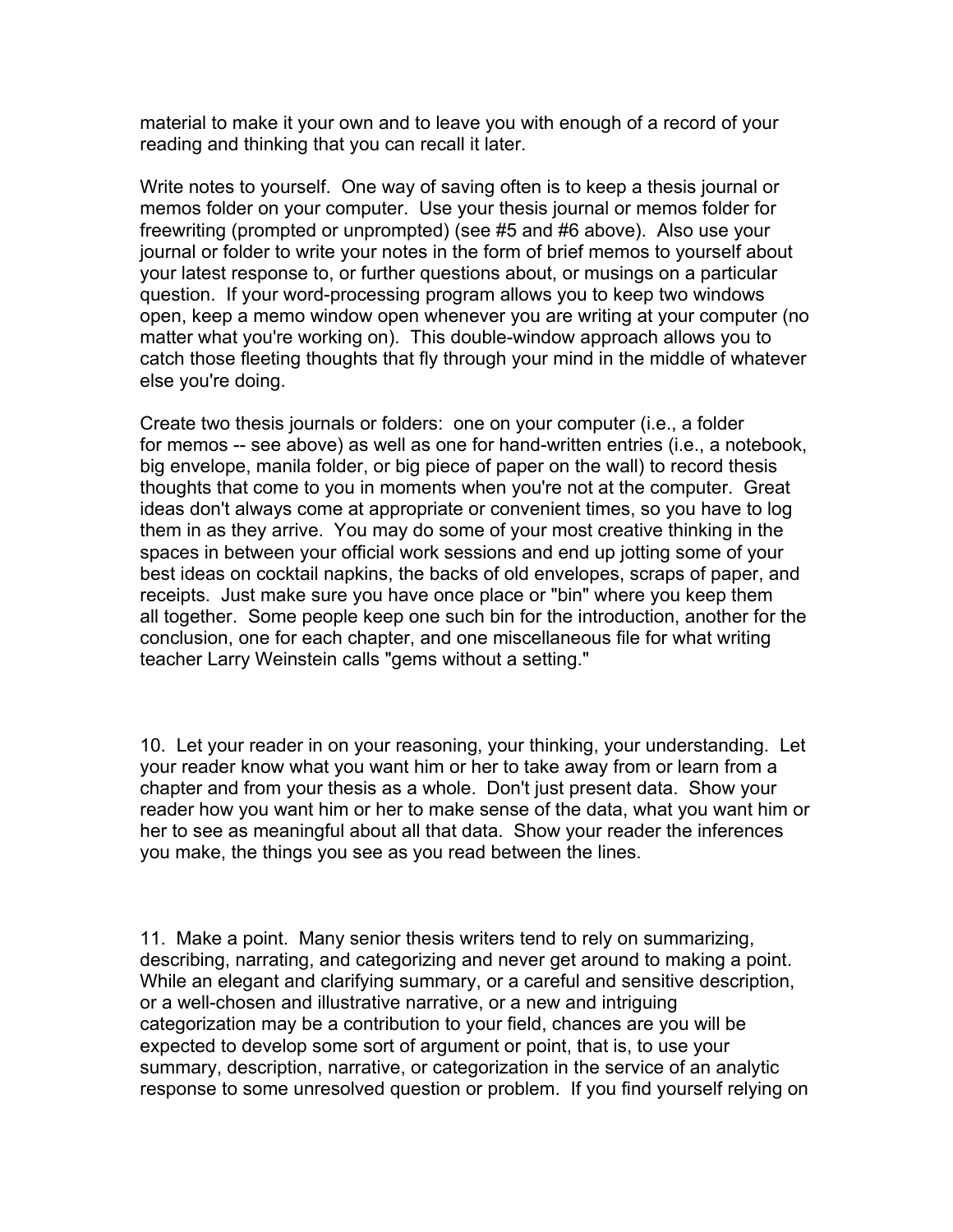summaries, descriptions, narratives, and categorization, ask yourself, "What larger question is this in the service of?"

12. Reckon with the complexity of your question. You don't necessarily need to resolve your question completely. Sometimes it is enough to talk clearly about how and why things are complex rather than to clear up the complexity.

13. Show the subtleties of your thinking. Many students rely on variations of "and" to connect their ideas: "and"; "in addition"; "also"; "next"; "another example"; "later"; "plus"; "besides"; "yet another thing." It is as though they knit one very long piece with a basic knit-one-purl-one stitch and then decide after it is long enough that they will cast off, add a few tassels, and call it a scarf. That is fine when we are just learning to knit or to write, but to construct complex garments and arguments, we need to make more complex connections between things.

Don't say "and" when you mean to form a more precise connection: "even though"; "seems like, but"; "is insignificant unless we consider"; "is based on the problematic assumption that"; "does not adequately address the question of"; "goes even farther and demonstrates that"' ; "despite its problems is nonetheless useful for"; "but this definition differs in one critical respect"; "addresses that question but does not address the matter of." An analogy or metaphor can also help you clarify a connection between ideas.

14. Use chapter titles and subheads as important signposts for your reader and as ways of challenging yourself to summarize your thoughts. To name is to know.

15. Let readers of your draft know the questions you have about the draft. While you may also want to give your adviser and friends carte blanche to respond to whatever strikes them in your drafts, sometimes specifying some of the questions you have helps you feel less vulnerable to getting feedback. You can ask people to tell you what they see as your governing question, or to name three things they learned in reading your chapter, or to tell you what they liked most and what they had the most trouble with, or to tell you where your argument is weakest and where it is strongest, how the tone works in a particular place, etc.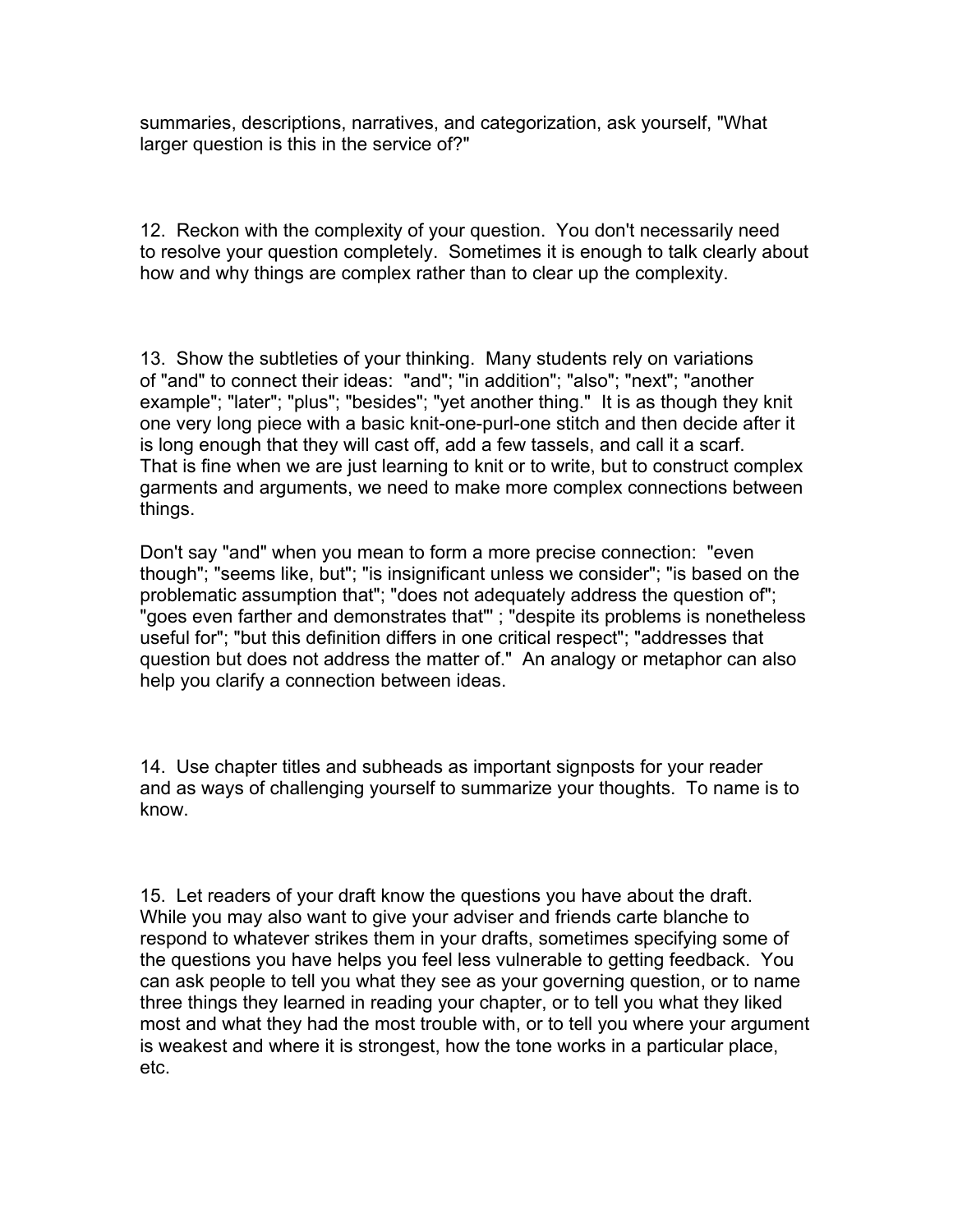16. Accept that anxiety and anxiety-management are part of the writing process. Upon the completion of his doctorate, a graduate student commented that 80% of the time and energy involved in writing a dissertation goes to anxiety management. You can't wait until you are not afraid or not anxious to begin writing. You need to find ways to write even when you're anxious. Writing in your thesis journal about your fear or anxiety can be a way of keeping yourself company in your fear, discovering what your fear is about, letting the fear be there without letting it stop you from doing what you need to do. In addition to writing about your fear or stuckness, working in 15-minute stretches, taking frequent breaks, getting regular exercise, meditating, using the SOS strategy, using the So/And Even So Exercise, and talking with people are all ways of managing your anxiety.

17. Take frequent breaks. To sustain your focus and concentration, you need to pace yourself. Pacing requires well-timed breaks. Take a break before you get to the "breaking point," that is, the point at which you are so exhausted that you collapse or so frustrated that you avoid getting back to the task.

Many people say, "But my 'little' breaks inevitably last for hours." You can avoid the potential for dangerously long breaks if you: a) develop a repertoire of refreshing activities; b) experiment with breaks of different sizes; and c) develop a sensitivity to when you need a break and to what kind and what length of break you need at any given point. Your repertoire of breaks might include talking with a friend, meditating, dancing in your room to a favorite song, reading the mail, making a phone call, getting something to eat or drink, taking a brief nap (notice how long is "just right" for you), reading a novel or a newspaper, doing the dishes, taking a walk, doing some artwork, starting a letter to a friend, getting exercise, or running an errand. When you take a break, ask yourself what exactly you need right now. Do you need a change of activity (e.g., to do something physical rather than something sedentary or to work on an art project rather than a problem set)? Do you need a change of environment (e.g., to get some fresh air or to work in a friend's room)? A change of perspective (e.g., to talk with a friend or to see a movie)? Sleep? Company? Nourishment? Distraction? Entertainment? Notice which sorts and sizes of breaks are most responsive to particular needs. Sometimes only a long break will do. But frequent, brief breaks can be surprisingly restorative.

18. Think of your work in terms of relationship, a process of continually connecting and re-connecting. Things get out of perspective when they fall out of relationship: we cannot tell how big or small things are unless we see them in relation to something else. To keep your work in perspective, or to bring your thesis back to scale once you've lost perspective, try to stay in relationship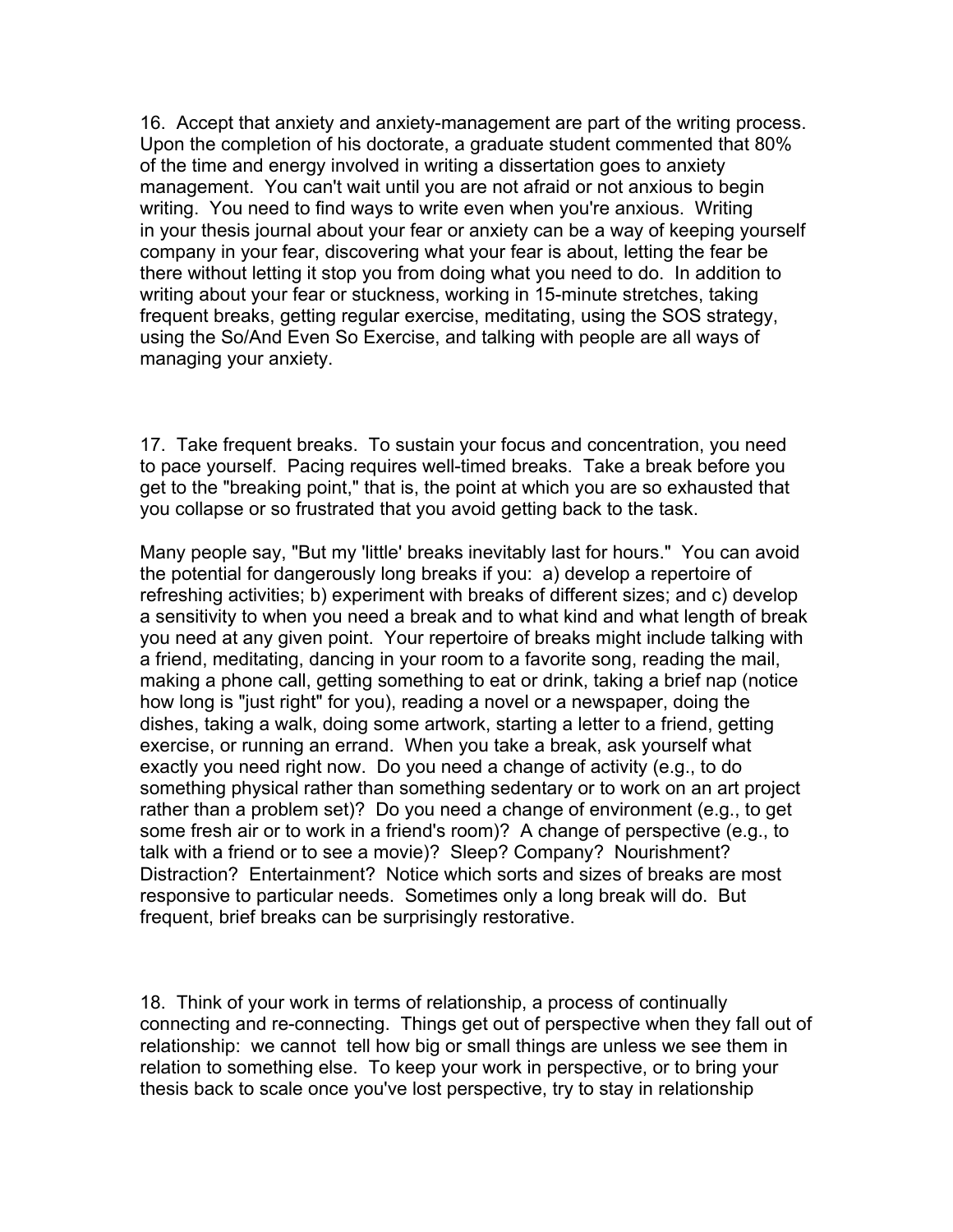with, i.e., connected with

- your curiosity and your caring (also known as your interest, your passion, your desire to understand or to know) -- by remembering what drew you to your question in the first place.
- your question -- by freewriting, being playful with ideas (see #5 and #6 below).
- your coaches (i.e., teachers), colleagues (i.e., fellow students), and loyal fans (i.e., friends) by talking with them about your ideas and about your experience of trying to write.

You may find the following three metaphors of connecting and reconnecting helpful:

- Engaging, disengaging, and reengaging gears. Imagine your mind and your project as two gears. To turn, they need to engage, to mesh. Questions are the cogs of the gears, the means by which your mind engages with your project. You prepare to write (or read) by remembering the questions your piece is addressing (or discovering the questions an author is addressing) and by generating questions of your own. These questions set the gears in motion. Whenever your mind disengages (i.e., you lose your concentration) use these questions to help you reengage.
- Relating (to your project). Relationships, whether with your studies or with people, share common phases and themes: Getting acquainted. Courtship. Falling in and out of love. Disillusionment. Negotiating new terms. Staying in touch. Getting reacquainted. Remembering what about the other initially attracted you, appealed to you. Remaining curious about the other. Finding common ground. Negotiating more formal relationships, i.e., those based on something other than love or friendship.
- Practicing Zen (an approach to everything in life, including one's writing, reading and studying). A Zen approach to life involves mindfulness (vs. mindlessness); being present (vs. being absent); and cultivating an abiding awareness of your relation to all you do and encounter in your life.

When your attention wanders, as it inevitably will, just notice that it has, and bring it back to your task. Don't judge yourself or your behavior ("There I go again being such a poor writer (or reader). I never keep my focus. I have such a short attention span. I bet I have the poorest concentration of anyone. I can't believe I am so distractible. I must be doing something wrong. Everyone else in this class (or this library, or the world) knows how to keep their focus. I'm just not a good reader. . ."). Such judgments waste your precious time and energy. When you lose your concentration, just notice what you are doing, and then bring your attention back to your focus.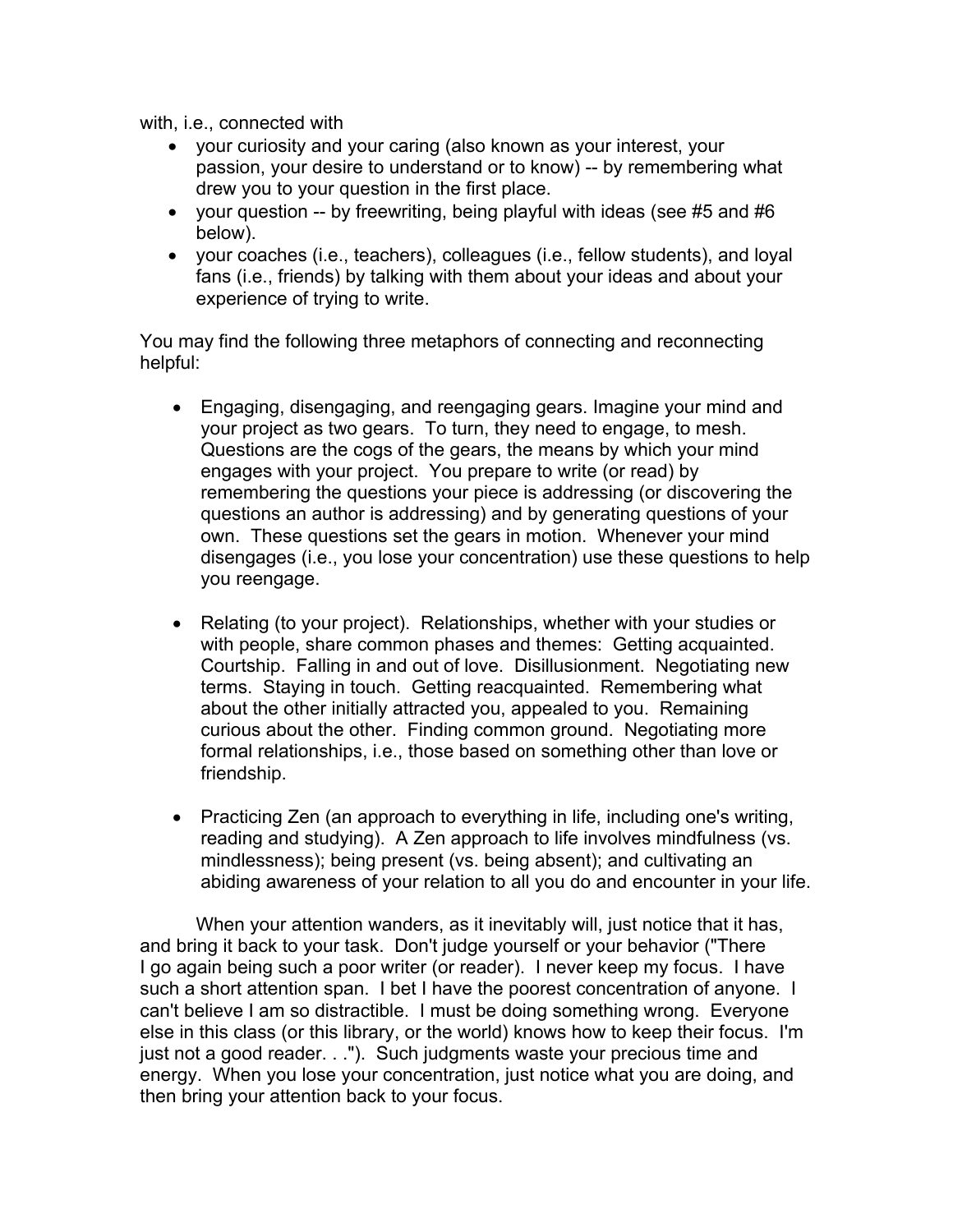19. Negotiate with yourself. When you seem to be sabotaging your own efforts to do what you intend, listen for internal voices that express your competing needs, desires and fears. Part of you might be saying, "Me, I really do want to do well on this project. I want to get down to work." But another part might be saying, "Me, I'm going to make sure I get some time to hang out with friends no matter what." And yet another part might be saying, "Me, I'm afraid I'm really not competent to do this project. I'm afraid that if I work on it now, I'll just discover that I really don't know what I'm doing or that I can't do as good a job as I want to."

At times like this, it is as if our behavior is being guided by an internal committee whose members each have a vested interest in their own particular preferred activity. The committee as a whole has trouble either accomplishing a task or enjoying itself wholeheartedly because its members keep quibbling over which activity should have priority. Worktime tends to be compromised by the desire to rest or play, and playtime tends to be contaminated by guilt and anxiety over not working.

To work and play with less internal conflict, you need to form alliances among various parts of yourself --for example, among the part of you that aspires to do your best, the part that values other things in life besides achievement, and the part that is afraid of failure, compulsive working, loneliness, or other potential risks of engaging with your work. To form such an alliance requires that all of the separate, uncooperative, "me/I" voices join to create a generative "we/let's" voice (e.g., "Okay, we have a lot of different things that matter to us. Let's figure out how can we get going on this project and also help manage our fear about not being good enough and also guarantee that we can have time to play"). In creating a "we/let's" voice, you bring together all of your energies in the effort to live a life that feels whole and true to the complexity of who you are.

20. Let yourself be surprised in the process of writing your thesis. True learning involves a transformation of sorts, and we all know how disorienting transformations can be.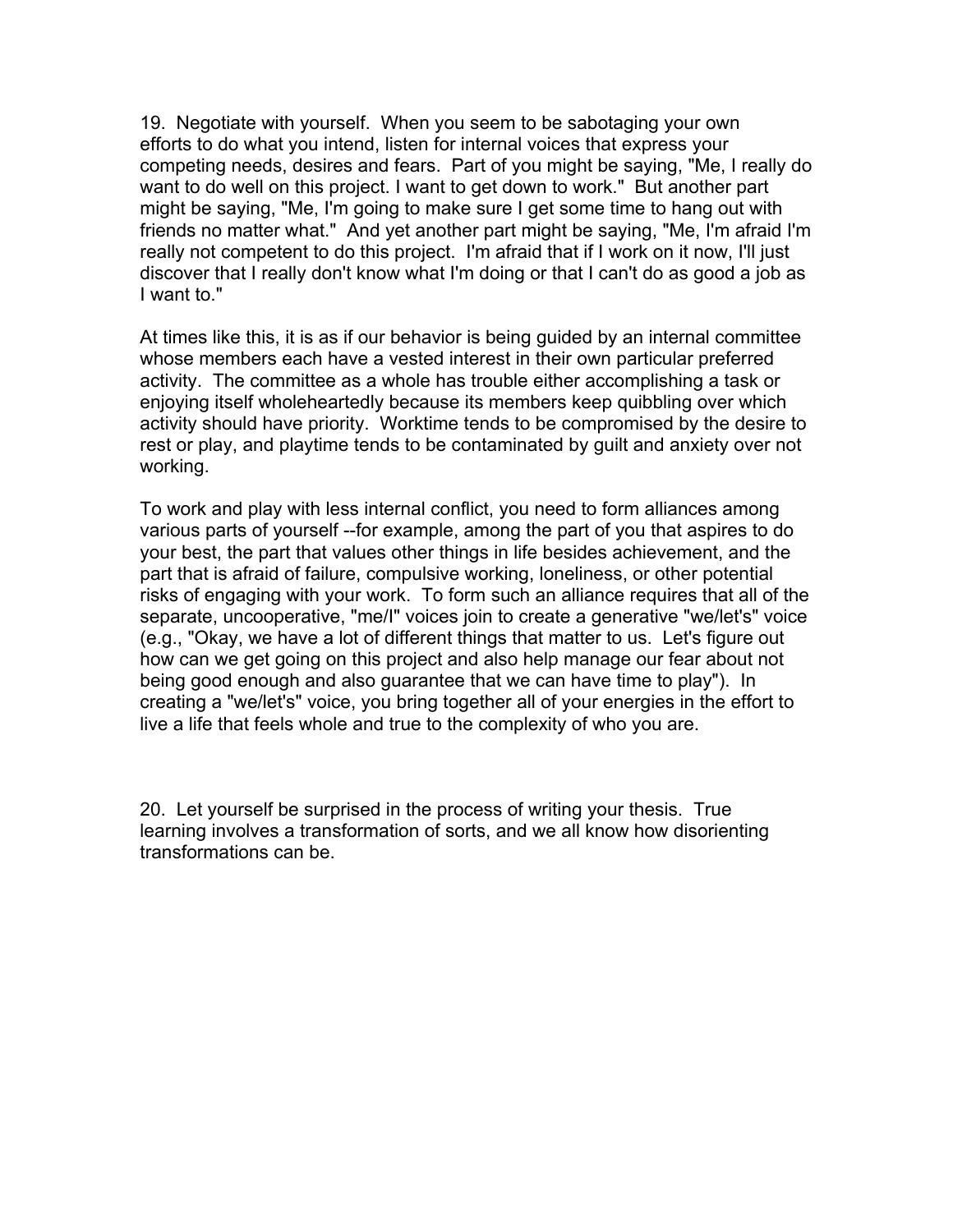# **Worksheets for Senior Thesis Writers (and other writers, too)**

prepared by Sheila M. Reindl

c/o Bureau of Study Counsel Harvard University 5 Linden St., Cambridge, MA 02138 (617) 495-2581 copyright 1989 (revised 1994, 1996)

These worksheets provide prompts for freewriting, i.e., questions and sentence stems that give you a running start when you sit down to do some focused freewriting. Focused or prompted freewriting is uncensored writing that is done in the service of creativity, of generating ideas and potential links between ideas.

**Connecting with Your Curiosity, p. 1** 

**Putting Vague Thoughts into the Form of Questions, p. 2** 

**Identifying Your Governing Question, p. 3** 

**Questions and Prompts toward an Introduction, p. 4** 

**Questions and Prompts toward a Literature Review, p. 5** 

**Questions and Prompts toward a Methods Section, p. 6** 

**Questions and Prompts toward a Chapter, p. 7** 

**Questions and Prompts toward a Conclusion, p. 8** 

**Reckoning with Complexity, p. 9** 

**Narrowing the Scope, p. 10** 

**Gems without a Setting,\* p. 11** 

*This packet of exercises was prepared by Sheila M. Reindl c/o 5 Linden St., Cambridge, MA 02138 (617)495-2581*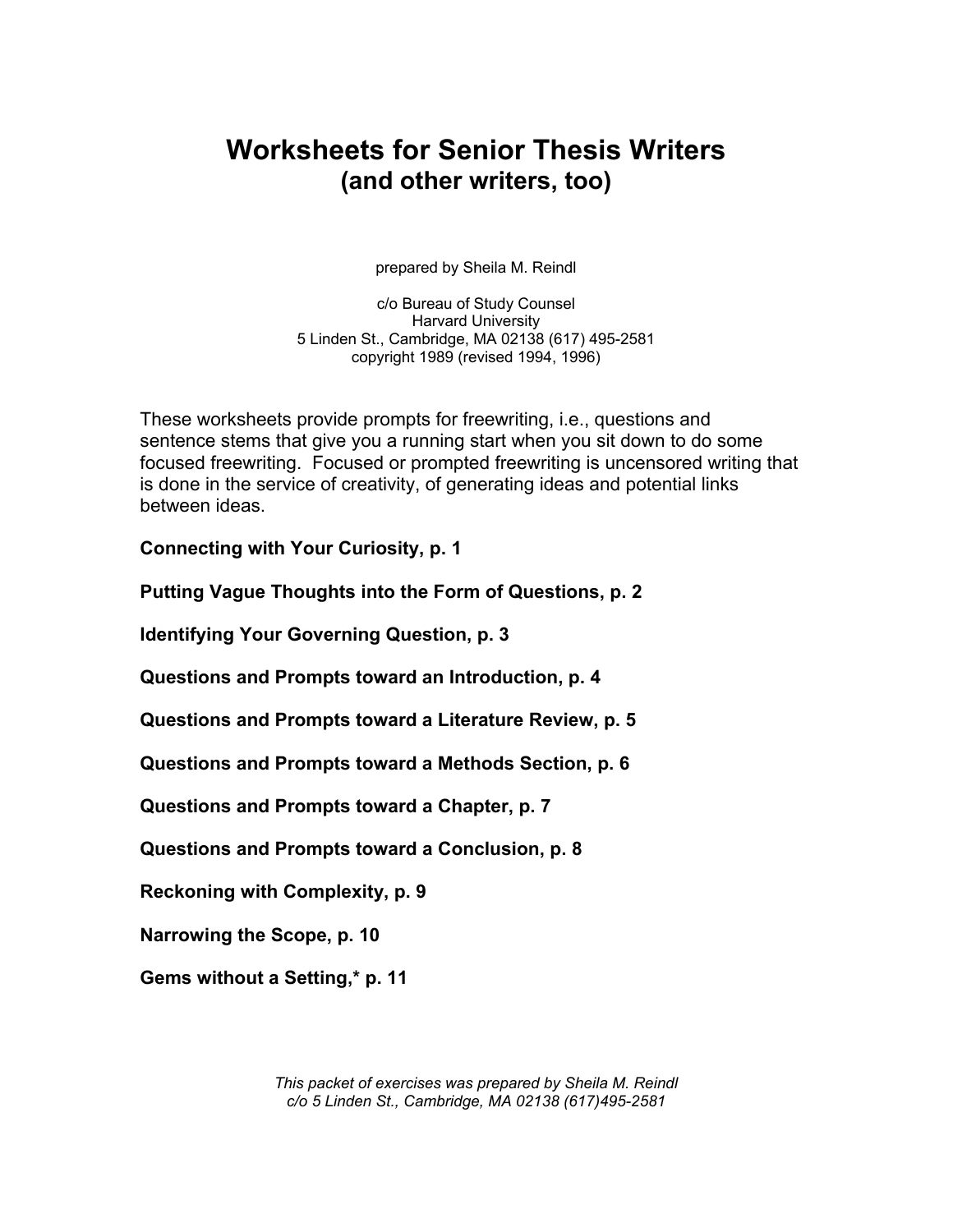## **1. Connecting with Your Curiosity**

What really interests me is . . .

 (OR, alternatively, When I started this project, the thing that really interested me was . . .)

 (OR, alternatively, What really drew me to this topic in the first place was . . .)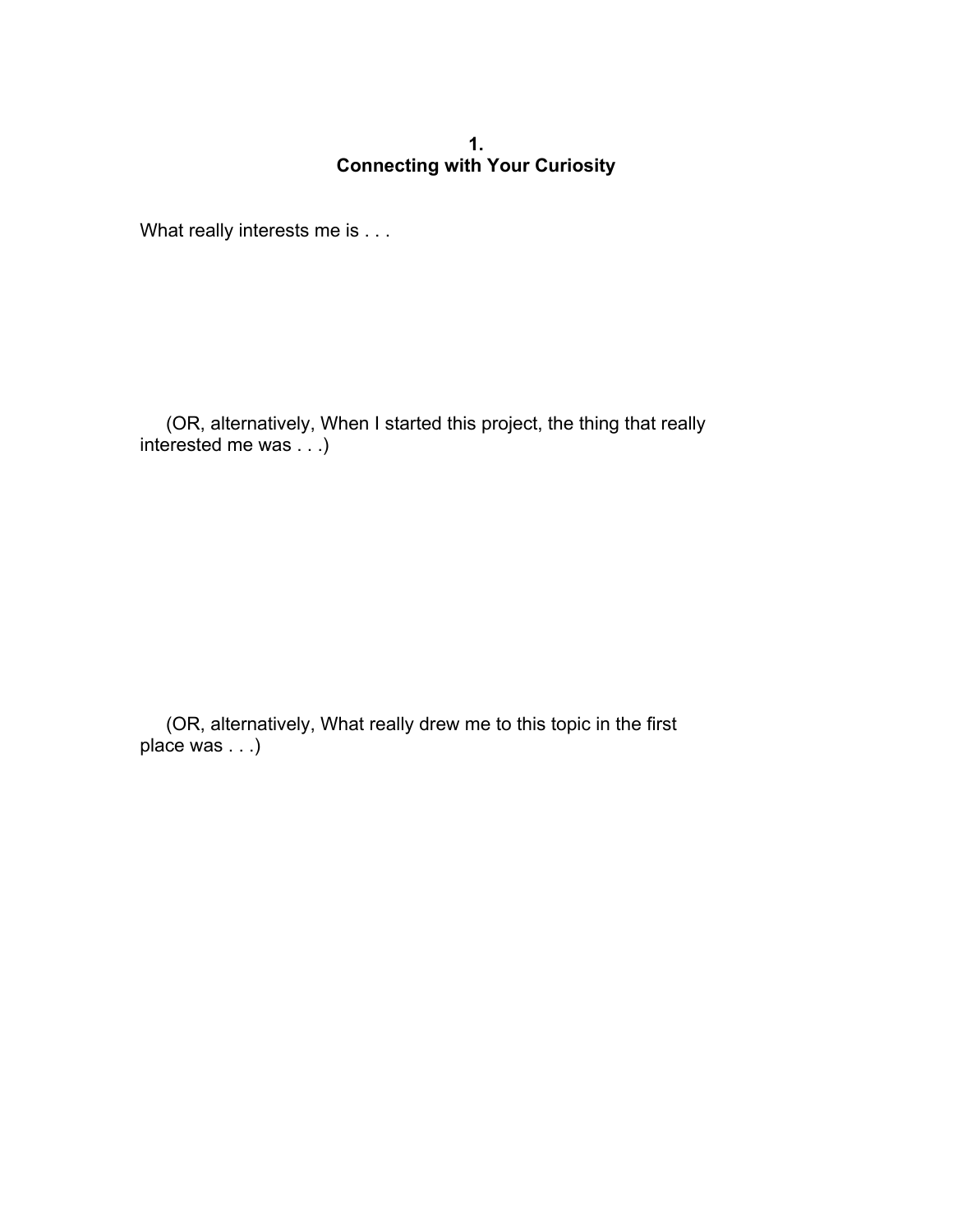## **2. Putting Vague Thoughts into the Form of Questions**

Here is a list of questions -- large and small, near and far, grand and modest, and in no particular order --that I might want to consider in my thesis: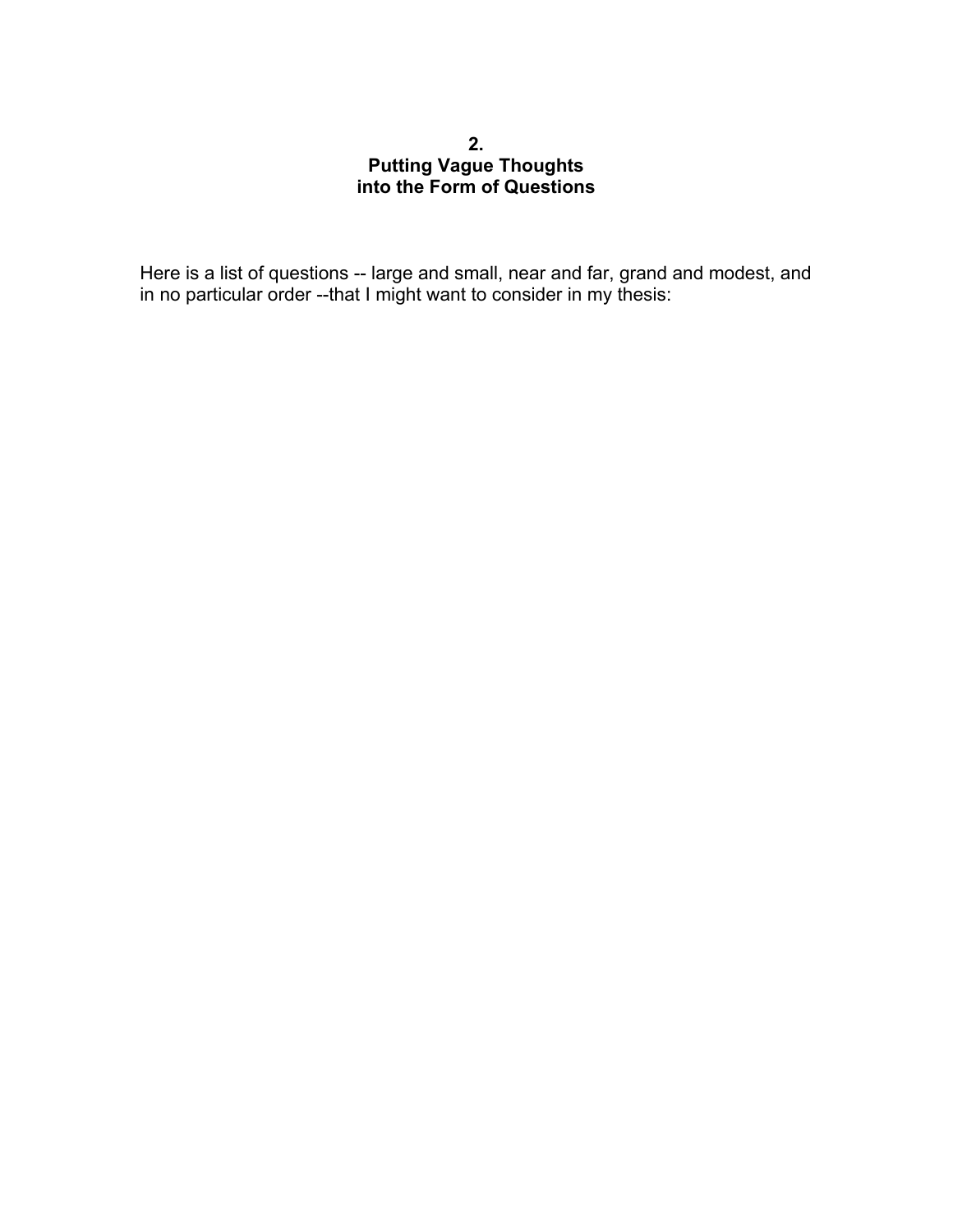## **3. Identifying Your Governing Question**

If I had to put my topic into the form of a single question, that question would be  $\ldots$ 

(OR, alternatively, What I really want to know is . . .)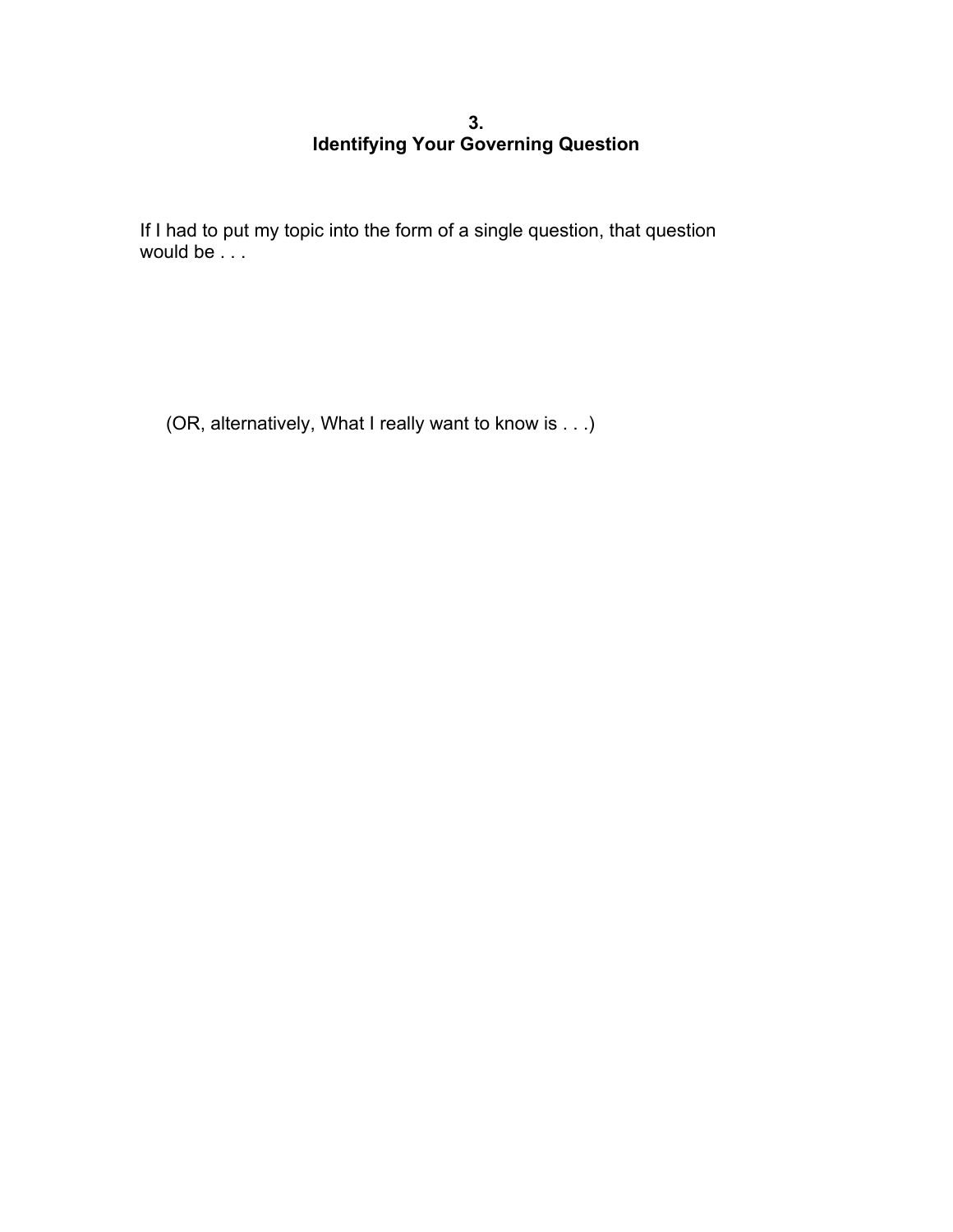#### **4. Questions and Prompts toward an Introduction**

**or** 

## **So What and Why Bother?: Identifying What Makes Your Question a Question at All and What Makes It a Question Worth Addressing**

My governing question derives from competing observations\*, i.e., observations that appear to me to be in tension with one another and to indicate an apparent puzzle, problem, discrepancy, oversight, mystery, contradiction, or surprise. The competing observations that give rise to my governing question are . . .

. . . on the one hand . . .

. . . but on the other hand/and yet . . .

This problem/puzzle, discrepancy etc. and my governing question are of interest to other scholars/researchers because . . .

*\*Any given paper might be a response to more than two competing observations.*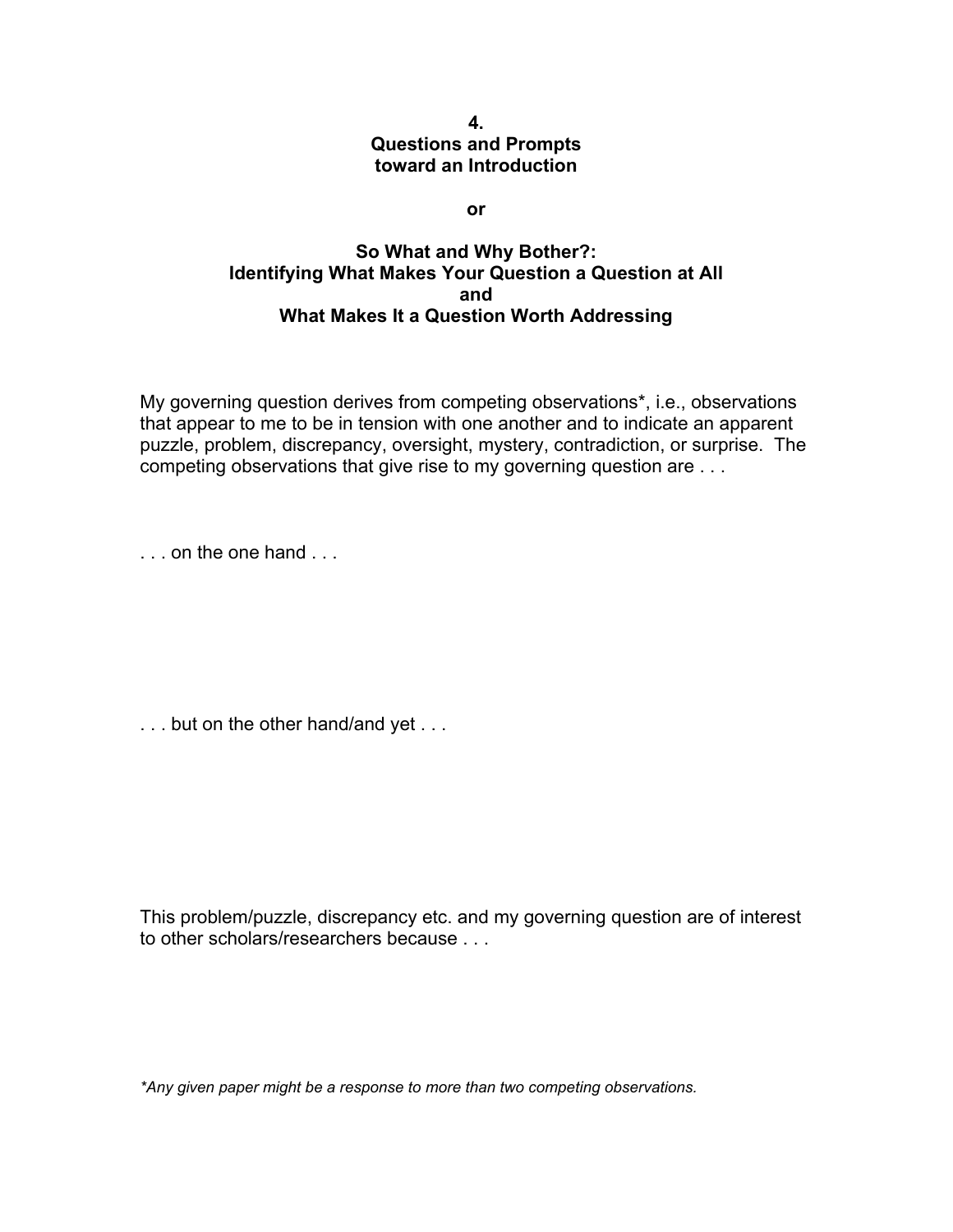#### **5. Questions and Prompts toward a Literature Review**

Who else (or what other body or bodies of literature) has attempted to address my governing question (or related questions)?

The question they asked was . . .

The way they approached their question was to . . .

What they ended up saying in response to the question they posed is . .

What remains unasked/unresolved/overlooked/unexplored/unaddressed/misunderstood is . . .

My project addresses that gap by . . .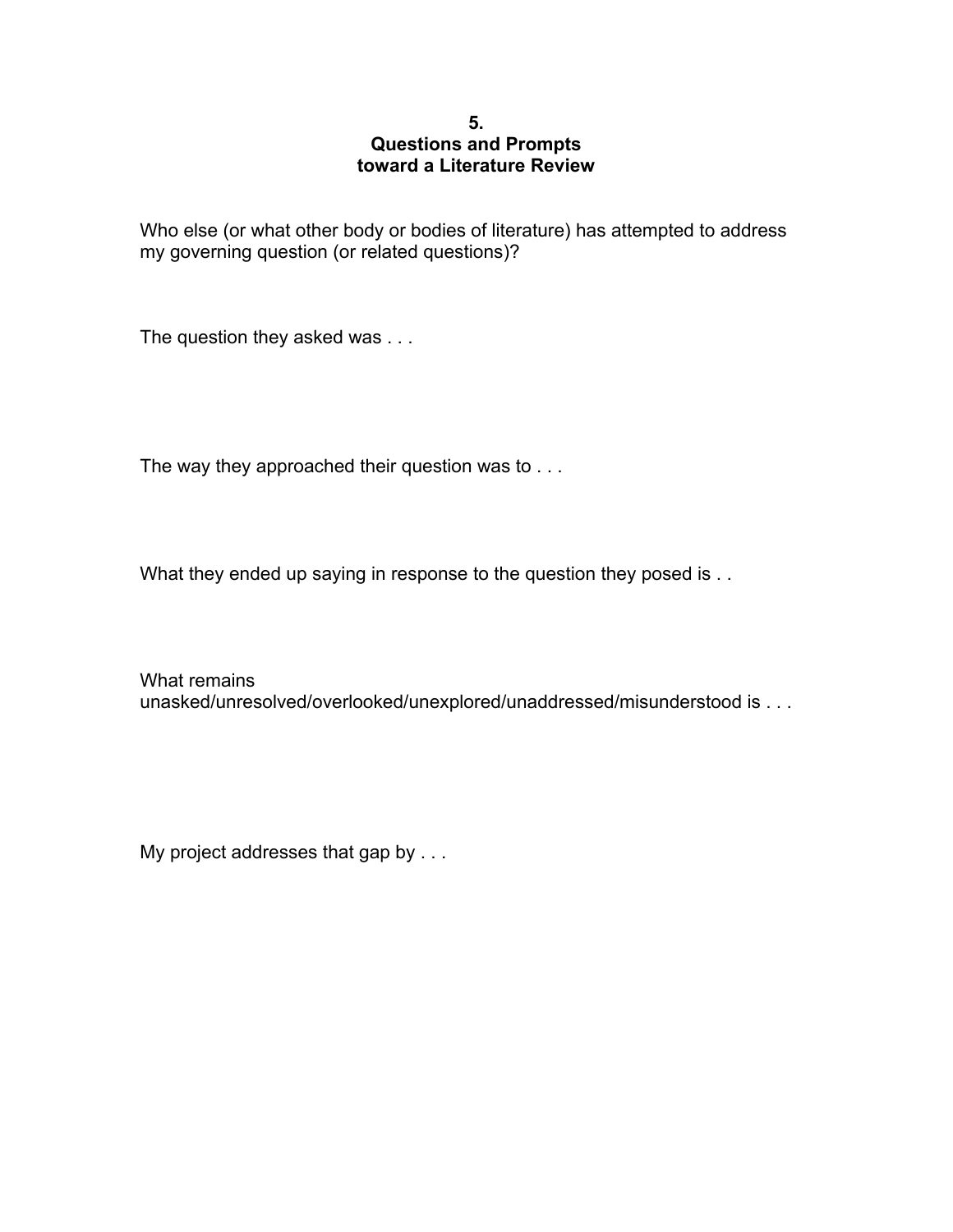#### **6. Questions and Prompts toward a Methods Section**

I can think of my methods as being, in part, the actual tasks (e.g., library research, interviews, viewing of videos or film, field observations) I will need to undertake to approach the question I am posing. Those tasks are (and I will try to be as specific as I can) . . .

Other methods I could potentially use (i.e., other tasks I could potentially undertake) to approach the question I'm posing are . . .

My reasons for choosing to use some of the methods I list above and not others are . . .

Terms I will need to define to do this research include . . .

Some of the methodological issues/problems/challenges with which I will need to contend are (these include both questions others might ask about how I am approaching my question as well as questions I myself have about how I am approaching my question) . . .

I might respond to or deal with those methodological issues/problems/challenges by . . .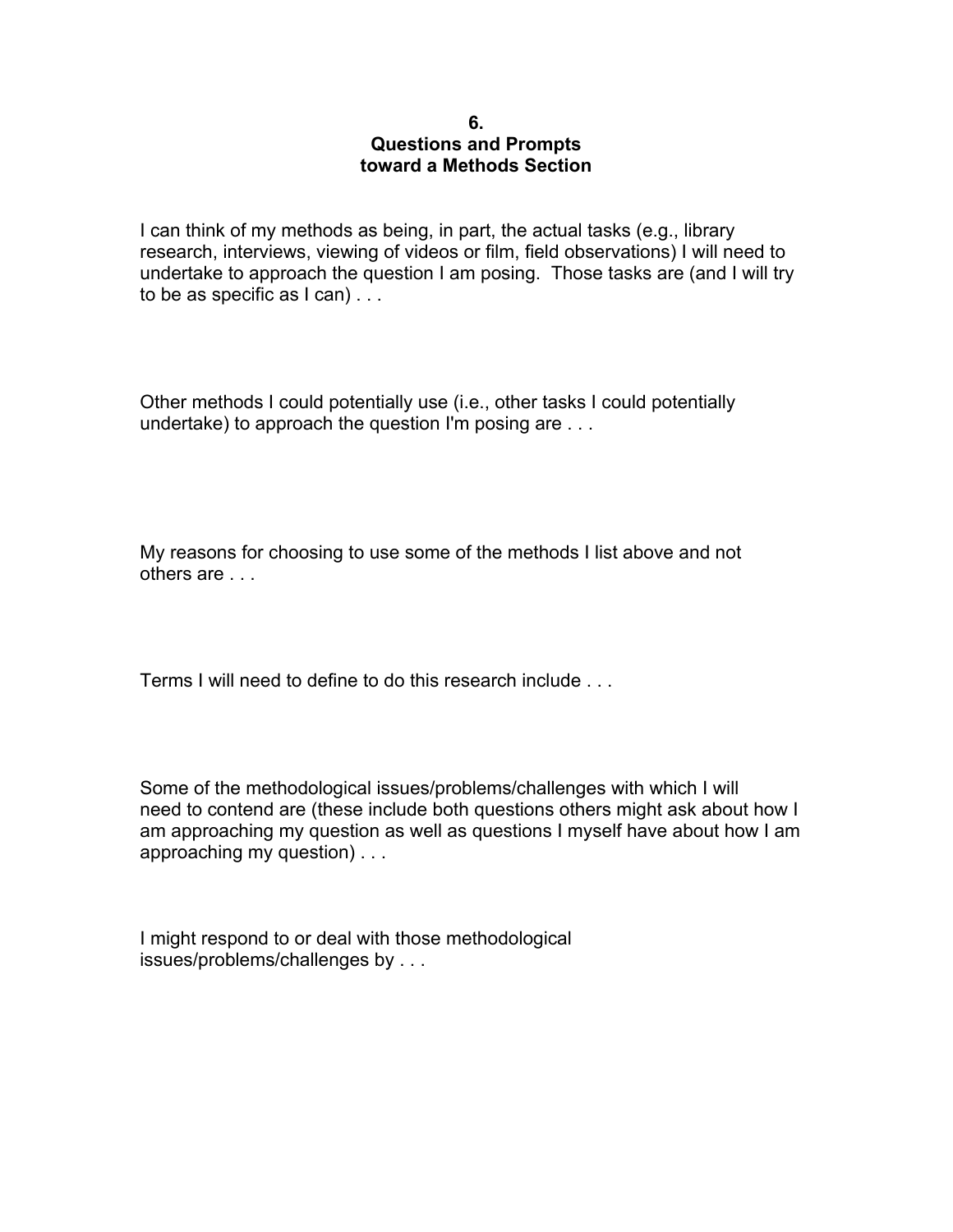## **7. Questions and Prompts toward a Chapter**

If I had to put this chapter into the form of a single question, that question would be . . .

Here is a list of other questions I need to address in this chapter: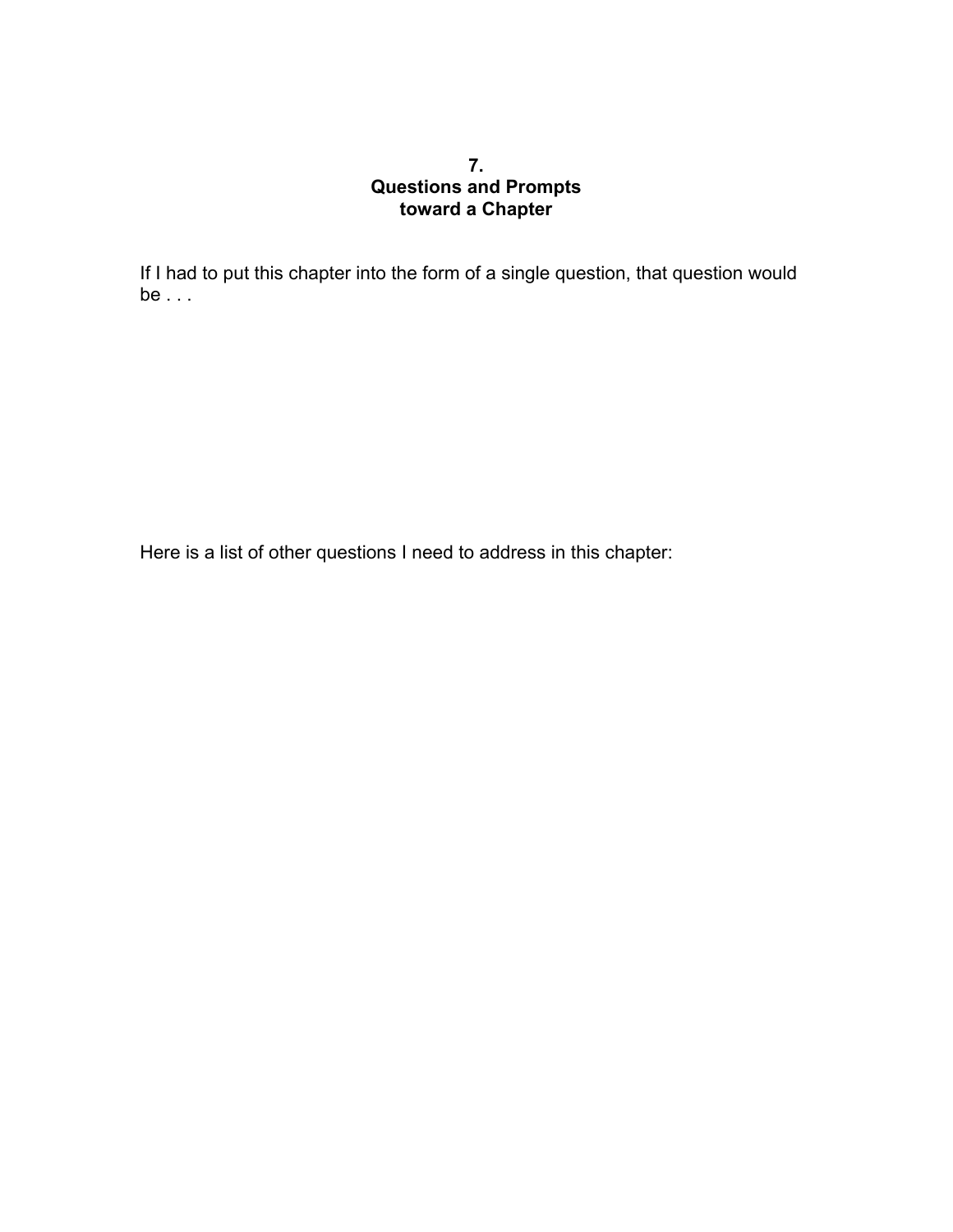#### **8. Questions and Prompts toward a Conclusion**

The headway I've made toward resolution of my governing question is . . .

What remains unresolved is . . .

It remains unresolved because . . .

My research has implications for . . .

For instance, my research has methodological implications for future research, that is, implications for how we frame the questions in this field and implications for the methods we use to address those questions. Those implications include . . .

Other implications include (e.g., implications for specific practices or policies, implications for how we interpret results of previous research) . . .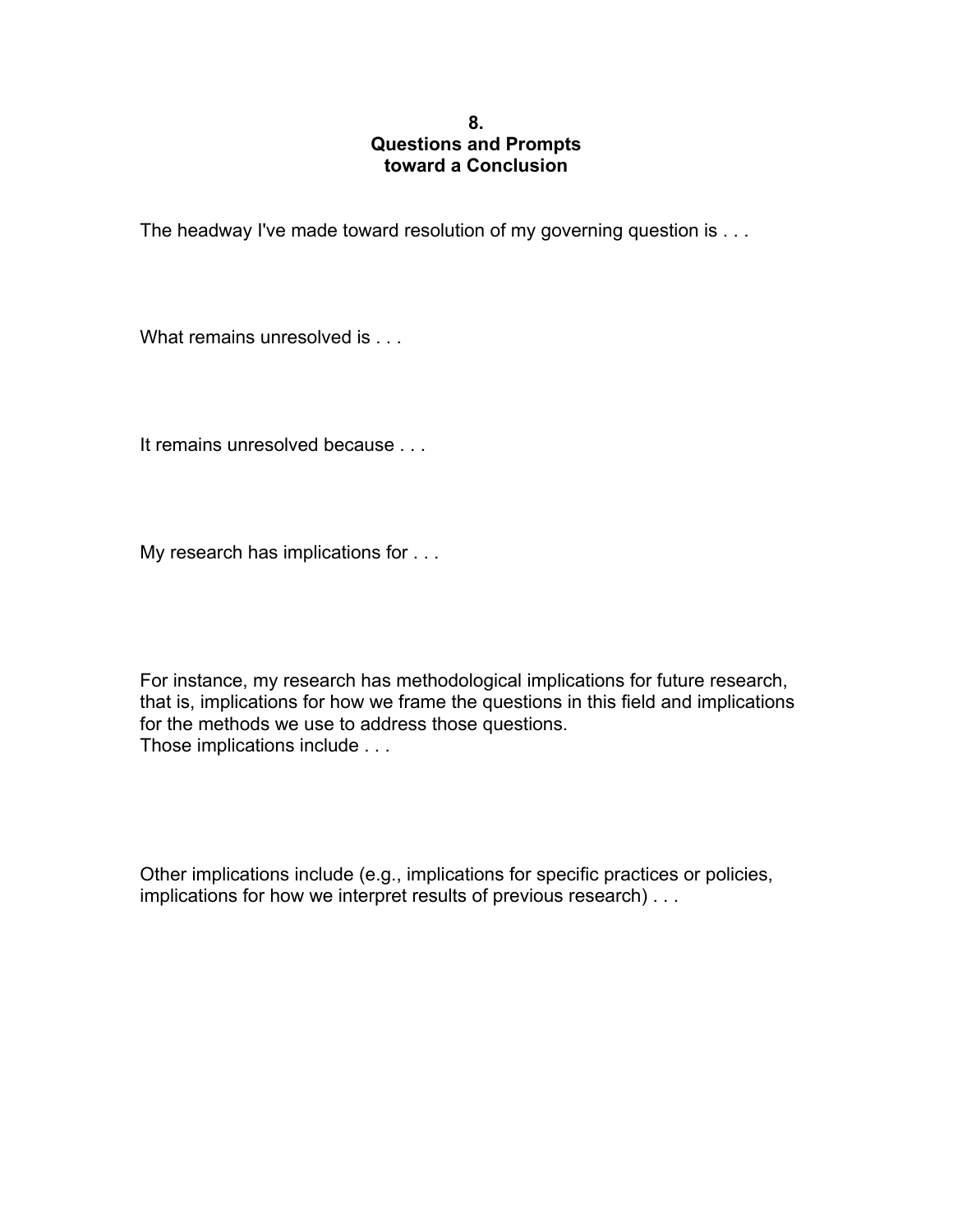## **9. Reckoning with Complexity**

What makes my question a particularly complex\* one with which to reckon is that . . .

I will attempt to reckon with those complexities by . . .

\*Remember: You do not necessarily need to clear up all of the complexity, but you at least need to be clear about how and why things are (and remain) complex.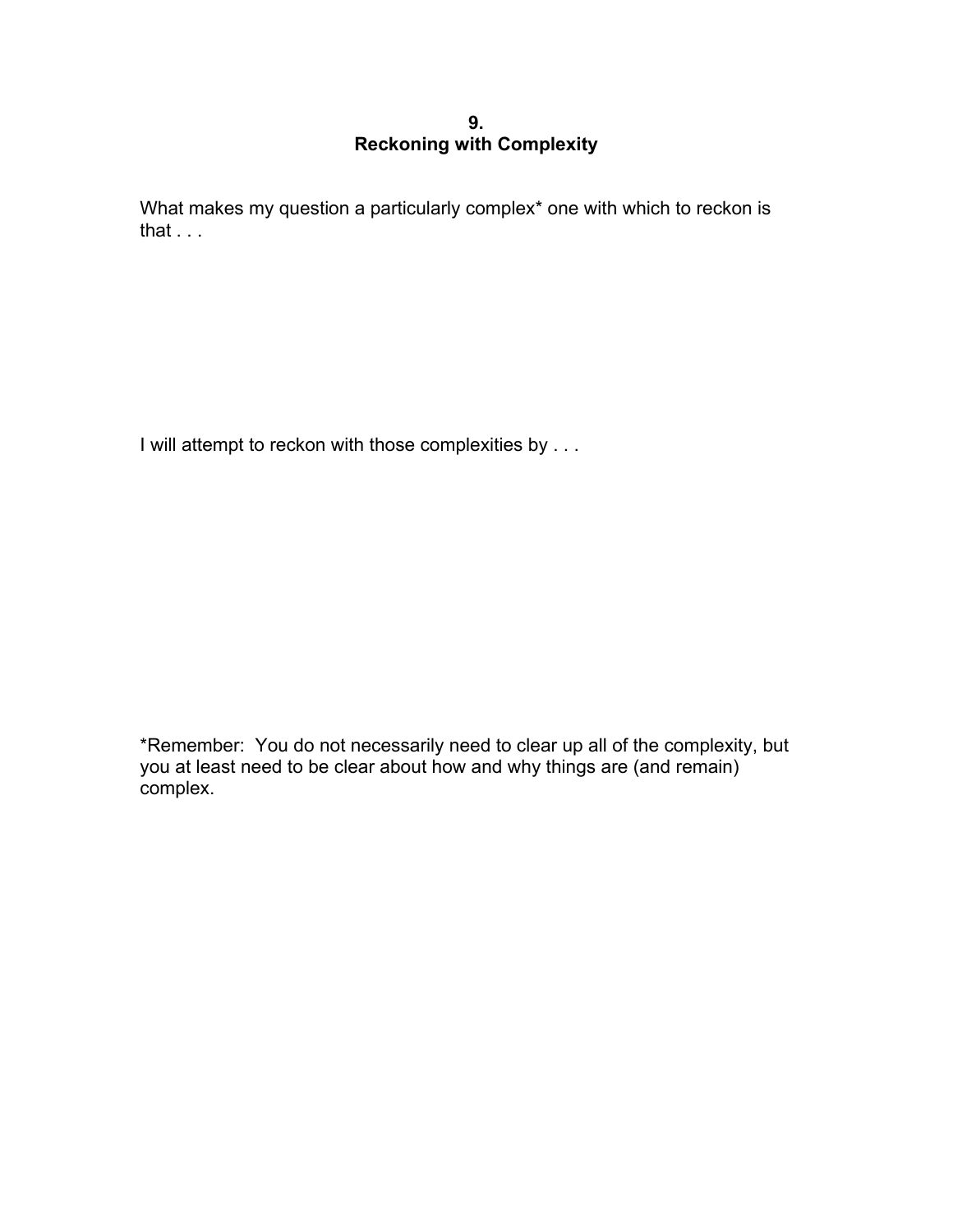#### **10. Narrowing the Scope**

It is beyond the scope of my paper to . . .

Therefore, I won't consider/explore/analyze that issue in depth in this piece. For the purposes of this paper, I will . . . (e.g., assume . . . / work on the premise that . . . / summarize others' thinking on this matter. . . / refer the reader to . . .)

I make that particular assumption/work on that particular premise/summarize that particular person's thinking/refer the reader to that particular literature because . . .